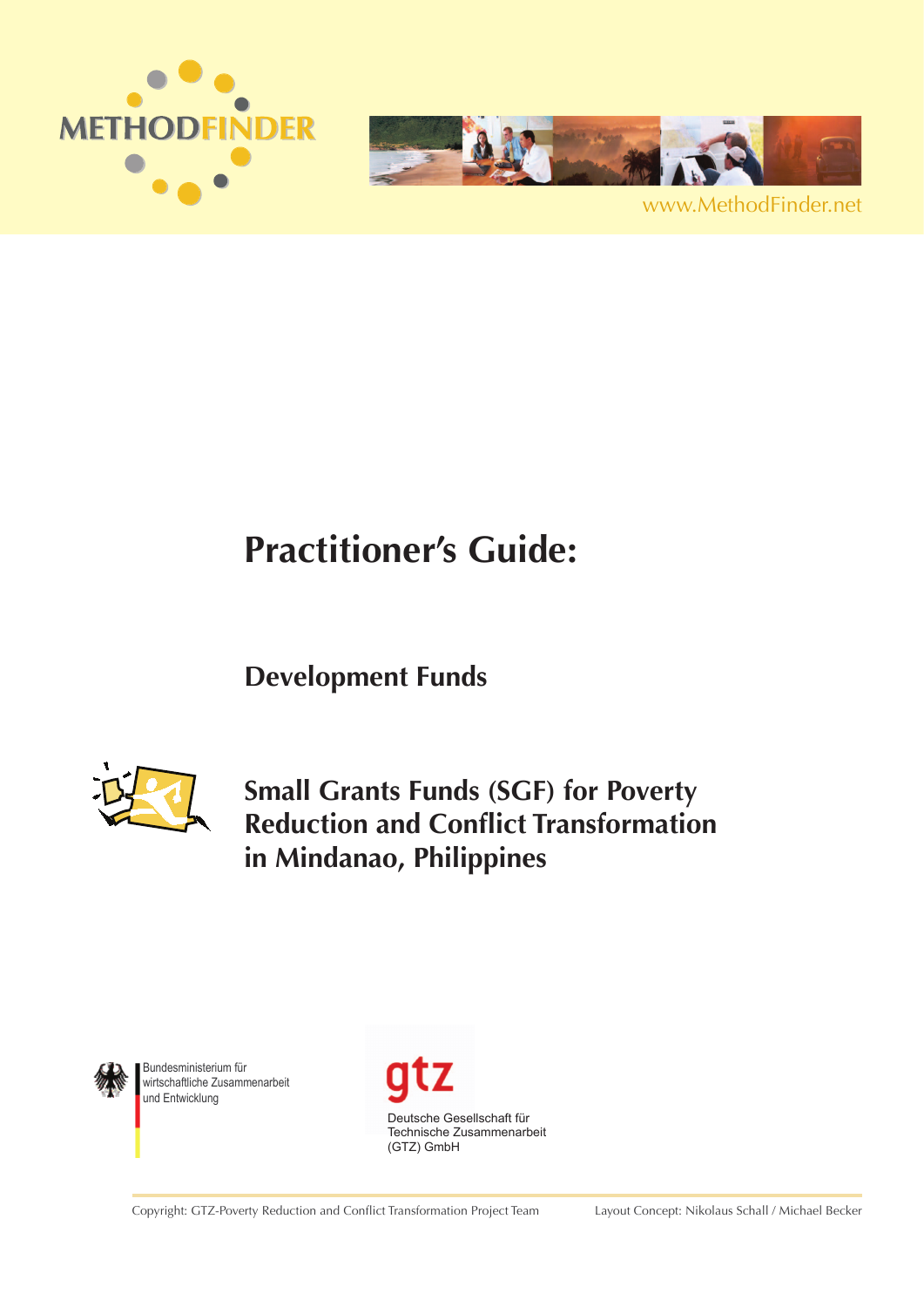



#### **Example: Background:**

The roots of the conflict in Mindanao can be traced back to the marginalization of the Muslim and Lumad (Indigenous People) populations from mainstream Filipino Christian society. Over the years, government policy to relocate Christians from the northern islands to Mindanao has served to exacerbate the conflict. This conflict in Mindanao has caused great insecurity, affecting human survival, well being and social and economic development for the majority of the population. As a consequence, today Mindanao is one of the poorest regions in the country. Following decades of conflict, radical and violent measures are often chosen over peaceful methods when attempting to overcome social and economic problems. This is particularly true for young people. Therefore, it is essential to support the building an environment that allows men and women, old and young, to seek peaceful and productive approaches and solutions to creating a stable and increasingly peaceful Mindanao.

After 9/11 the German government allocated so-called Anti-Terror Funds to support various peace initiatives by civil society, which also prompted the concept of the GTZ supported Poverty Reduction and Conflict Transformation Project in Mindanao (PRCT-M). The PRCT-M project aimed to assist selected government, non-government organizations, people's organizations and other institutions to improve their services and support measures in the areas of conflict transformation, peace development and poverty reduction. Among the key technical cooperation instruments to be adopted was the provision of a Small Grants Fund (SGF).

Development funds have been commonly applied in developing countries with regard to poverty reduction strategies, but very rarely in the context of peace building and conflict transformation. The experience of using a Small Grants Fund in the Mindanao context has shown that such a funding facility can be an appropriate instrument to support particularly innovative measures and approaches in support of peace building and conflict transformation. Moreover, the SGF significantly differed from other donor supported initiatives in being able to react very flexibly to the needs of small organizations and target groups, and in financing innovative approaches.

As a result, through the Small Grants Fund the PRCT project was able to support its partner institutions (LGU, NGO, PO, etc.) in providing improved services to their target beneficiaries in the pursuit of sustainable peace and development activities in conflict affected areas in Mindanao. Moreover, partner communities were capacitated and empowered to respond to poverty and conflict situations they are immersed in and to improve their living standards.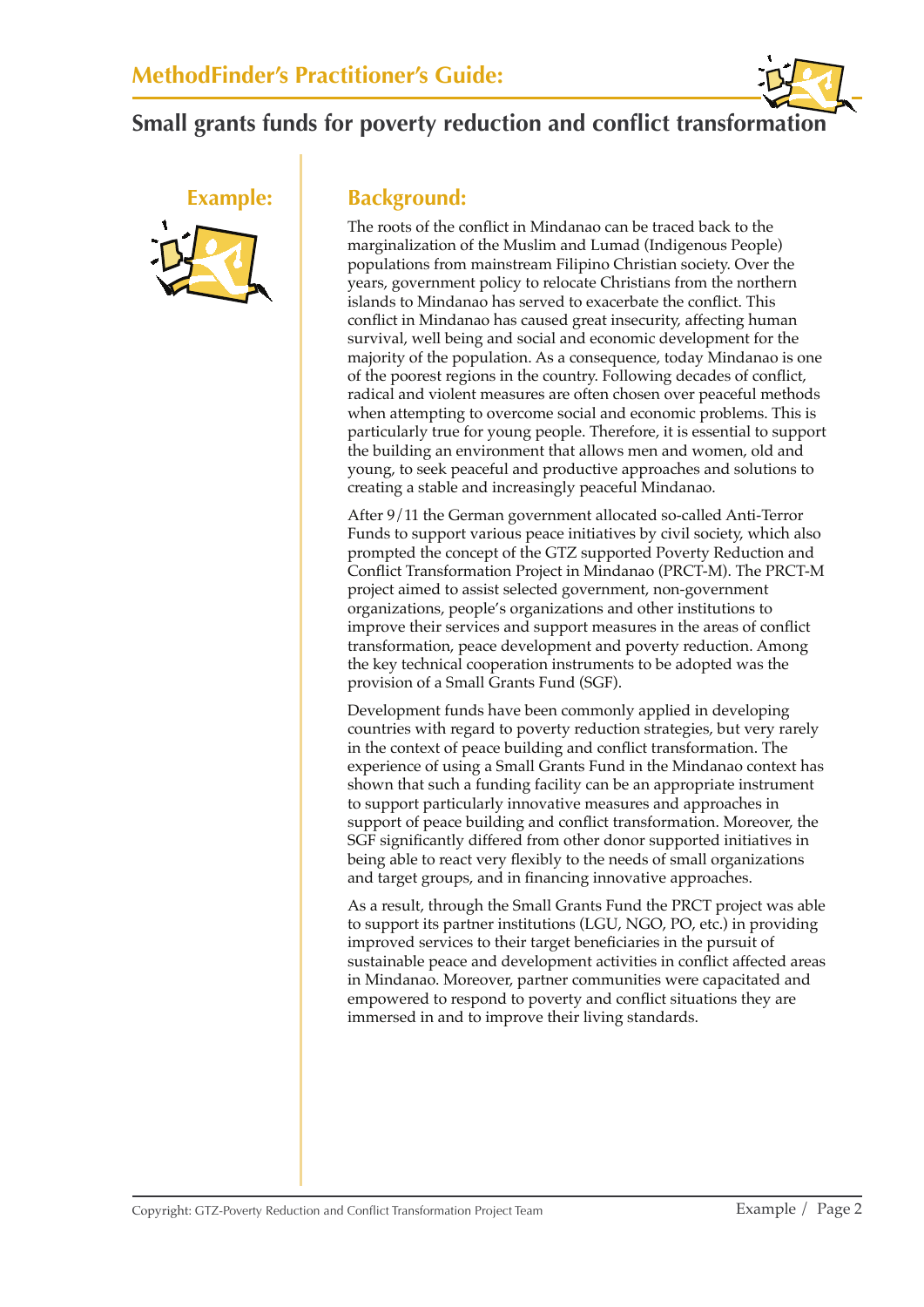### **Principle Steps for establishing the SGF**

To establish the Small Grants Fund, initial steps had to be taken to ensure its efficient operability and a transparent structure for all those involved. It was of utmost importance to begin by creating a manual which highlighted the concept and strategy of the SGF, but also determined the administrative and financial requirements and procedures for those interested in receiving grants from the SGF. An application form had to be created, approval and selection criteria as well as the contract guidelines had to be determined to ensure transparency. Once a project had been approved, the implementation would be monitored closely and assessed. The last few steps include monitoring, evaluation and post assessment of completed projects. In the following, those steps are described in more detail.

#### **Step 1: Create a manual**

First and foremost, it was essential to define the concept (what is the overall objective? what type of activities will be supported and why?), the eligibility criteria (who is qualified for assistance, when, where?), and the organizational procedures (how can assistance be received?) of the SGF. Furthermore, the target group of the SGF was defined. Having a clear concept and strategy would positively affect both the impression partners have of the SGF and the administrative processing of projects proposals due to higher transparency.

#### **1.1 SGF concept & objective:**

The Small Grant Facility was a financial instrument to contribute to poverty reduction, peace development and conflict transformation by financing small-scale projects that benefitted its target beneficiaries including Muslims, Indigenous People and Christians in Mindanao who were affected by conflicts, particularly children, youth and women. To that end, the SGF aimed at establishing partnerships with local government units, government agencies, NGOs and POs, and the academe to jointly assist in the pursuit of sustainable peace and development activities in conflict affected areas in Mindanao.

The Small Grant Facility would:

- ▶ support the exchange and networking of different institutions
- ▶ facilitate training activities and workshops,
- ▶ support mutual learning and sharing of experiences, and
- ▶ support capacity building for service providers and target groups (both potential and technical), income generating activities, peace development and conflict transformation activities, promotion dialogue, emergency assistance, advocacy and improve the provision of basic social services.

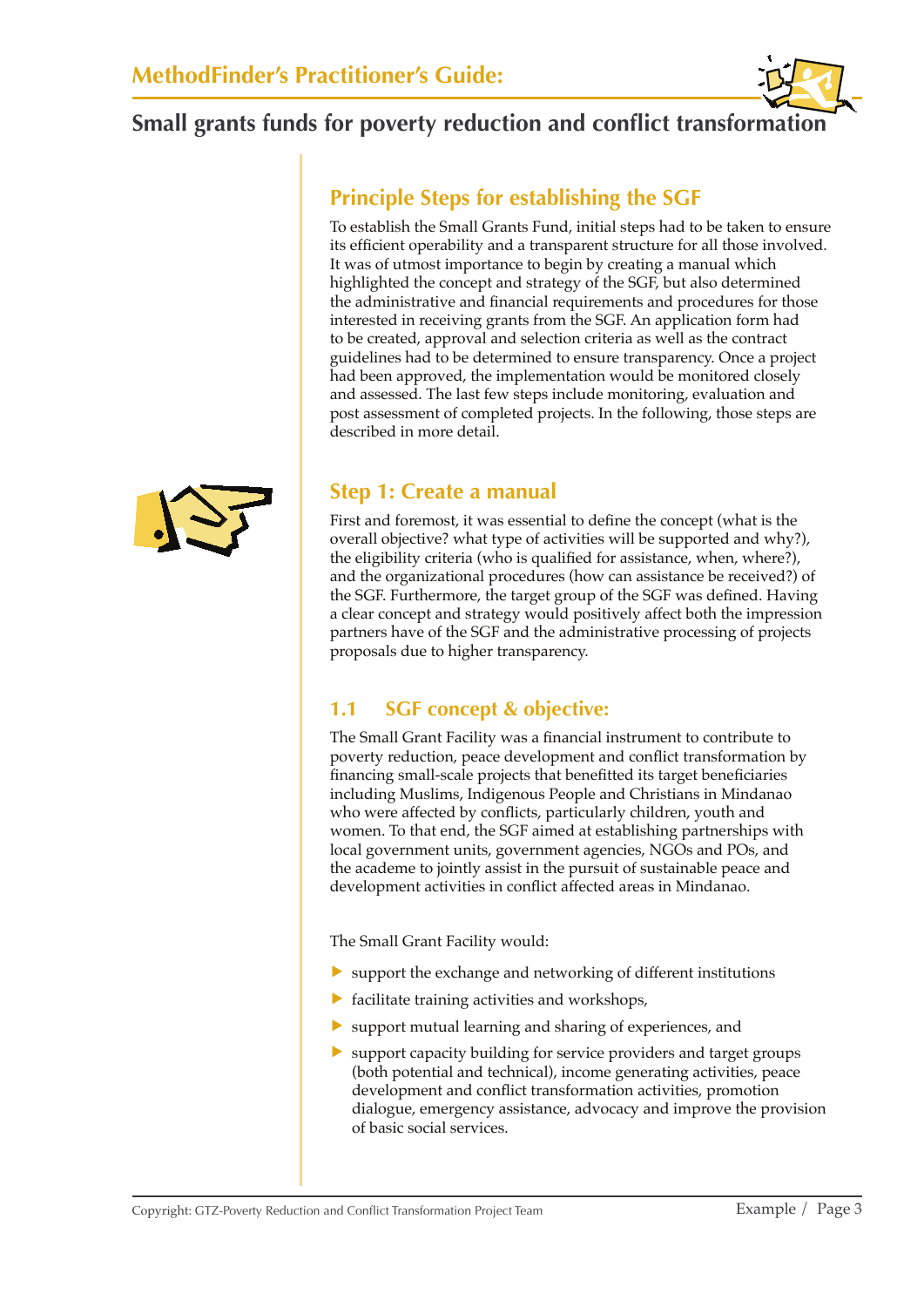



#### **1.2 Eligibility criteria:**

The Small Grant Facility would promote and finance activities geared towards poverty reduction, sustainable peace and conflict transformation. Proposals would be evaluated along the following criteria:

- 1. Targeting conflict areas: The proposal provides a conflict/relationship profile of the prospective beneficiaries, clearly stating how they are affected by the conflict/s and their expected roles and tasks in the project. The process of how the beneficiaries were identified and selected should also be discussed.
- 2. Addressing Poverty Reduction / Good Governance / Peace / Education: The proposal clearly addresses at least two out of the four components and show the expected changes in the social/ economic and/or educational development of the beneficiaries with and without the activity. It illustrates how the activity enhances opportunities for beneficiaries to move on.
- 3. Project Sustainability and Viability: Four areas are to be reviewed when considering the viability of the proposed activity: a) a comparison of the expected costs and benefits of undertaking the activity, b) an assessment of the activity's cost recovery potential, c) an analysis of the social acceptability and environmental sustainability of the activity and d) the local resource mobilization.
- 4. Participatory Development Process: The identification and design of the project must have been done in a participatory manner with the beneficiaries and the other project stakeholders.
- 5. Counterpart Funding: The proponents that put up counterpart funds for the proposed activity would be assessed favorably. The grant requested shall not exceed PhP1,500.000 per proponent. A counterpart contribution of at least 30% of the project investment cost, of which at least 10% had to be in cash was required from the proponent.
- 6. Approach: The proposal would also be evaluated in terms of the innovative features as well as replicability.
- 7. Project Duration: Each project was expected to cover a maximum period of 12 months.
- 8. Target Groups: Special attention was given to activities aimed at children, youth, women and indigenous people.

#### **1.3 Organizational procedures:**

- ▶ The SGF was open to NGOs, academic institutions with focus on peace building and poverty reduction activities, LGUs, government agencies with existing program/plan on poverty and peace building, and People's Organizations.
- ▶ The "Project Review and Approval Committee, which was made up of a representative each from civil society, the government, GTZ and PRCT, screened, approved or rejected submitted proposals that had passed through the PMO's initial screening.
- ▶ The PMO handled the administrative and financial processing of approved projects through the SGF and was the first point of contact for its partners.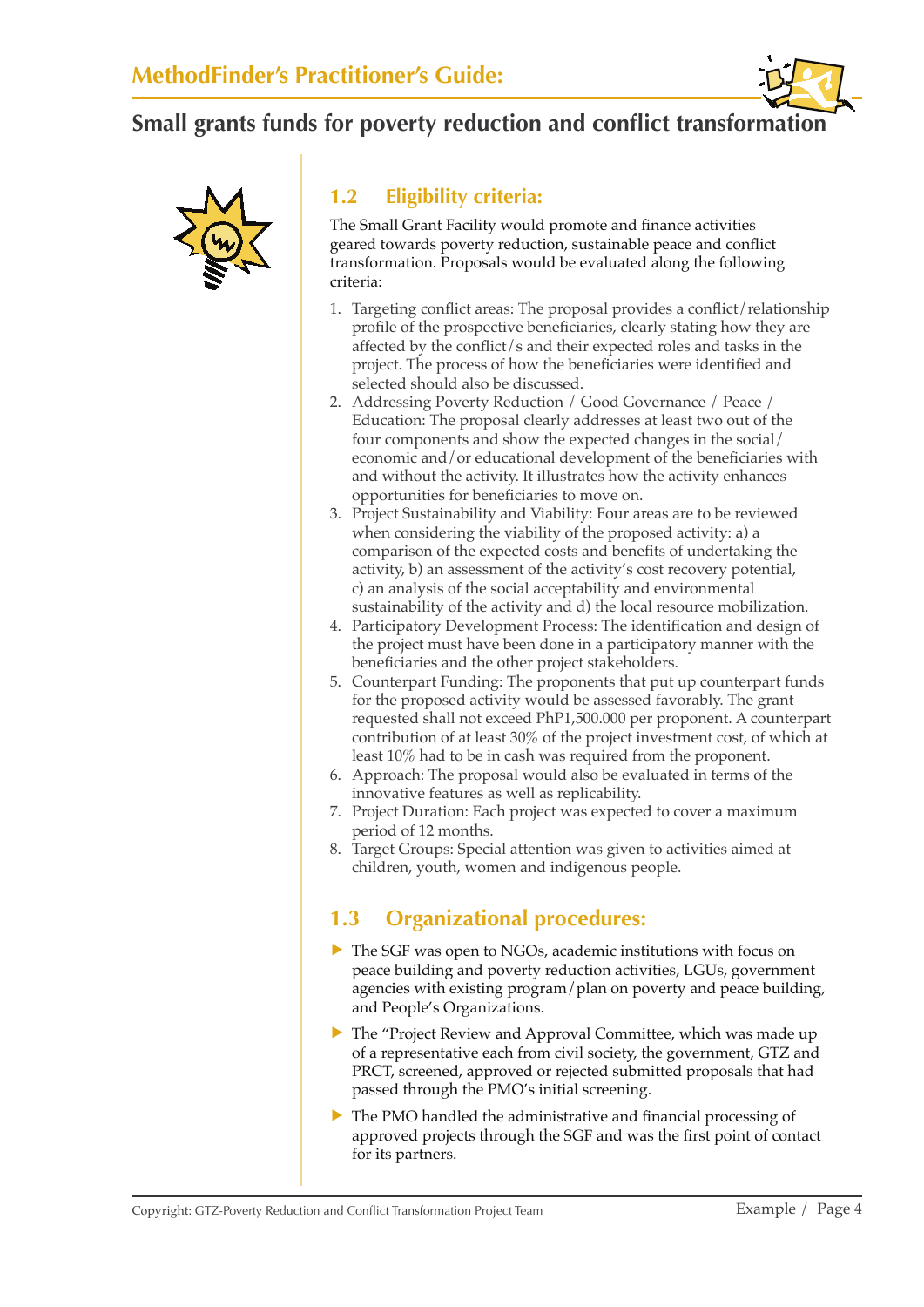



## **Step 2: Capacity Building**

Alongside the SGF, the PRCT project also provided a capacity building scheme with a strong focus on conflict sensitivity (Do No Harm) and Management for Development Results (MfDR), which was mainly targeted at various state authorities and government.

Local actors, NGOs, government institutions but also international development organizations need to be aware of the existing conflict dynamics in which they operate, not only to make sure not to exacerbate the situation but also to ensure that their interventions are well planned and implemented in order to be effective in a highly crisis-prone environment. The Do No Harm approach was developed specifically to address the need for additional sensitivity in these situations. Thus, the capacity building component of the PRCT project aimed to introduce conflict sensitive planning, monitoring and evaluation from the barangay to the municipal LGU level. In the end, targeted intermediaries were capacitated to adopt trainings, hand-on workshops to develop concrete outcomes such as local plans and monitoring schemes, onthe-job training and coaching as well as lobbying and support for the harmonization of policies on local as well as national levels (GTZ 2008).

Partners from civil society also benefitted from these capacity building workshops and some received further training on project development, which enabled them, for instance, to write project proposals for international donor organizations, including the setting of clear indicators that allowed for monitoring. Writing appropriate project proposals was one of the key weaknesses of many NGOs. Therefore, capacity building in the area of project development was essential for NGOs to qualify their proposals for SGF funding.

Training for NGOs was also provided in the area of financial management, especially for newly established NGOs that lacked the capacity to deal with financial transactions on their own, yet conformed to all other requirements that made them eligible for funding from the SGF.



#### **Step 3: Project selection and assessment**

- ▶ A general call for proposals was issued three times a year (April, August, and December) by the Project Management Office (PMO), which would outline what kind of poverty reduction and conflict transformation outputs were preferred, based on the stipulated project impacts and outcomes. Unsolicited proposals which were not in line with the call were not entertained.
- ▶ The initial screening of proposals was conducted by the PMO based on administrative and substantial requirements. A month after the end of the period to be stated in the call for proposals, all applicants were informed through formal letters whether they had met the requirements or not.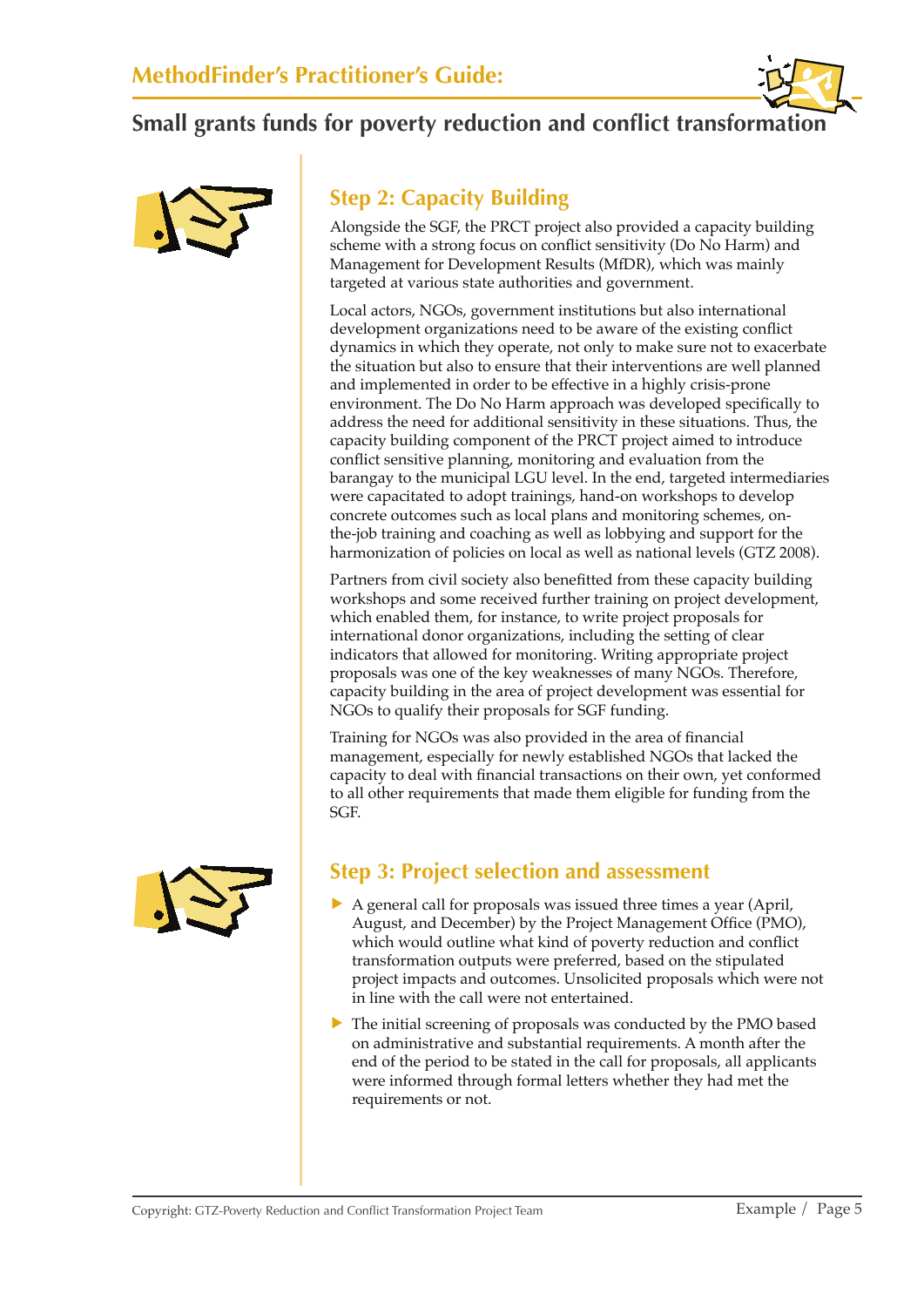- ▶ The Project Review and Approval Committee (PRAC), which was composed of a representative of civil society, of the Mindanao Economic Development Council (MEDCo), the GTZ Senior Project Advisor and the PRCT Project Manager, screened, approved or rejected submitted proposals by the PMO.
- ▶ The PRAC assessed project proposals and prioritized them according to 1) defined criteria in the manual, and 2) the budget of the PRCT project and its priorities. Projects up to an amount of EUR 2,500 could be fully approved by the PMO. Projects exceeding that amount required the PRAC's approval.
- ▶ Proposals approved by PRAC received further communications from the PMO. Should the PRAC have further questions to the partner organization, these would be contained in the letter.

#### **Step 4: Contract and accounting**

Once a project had been approved, the contract between the parties was concluded. The partner organization had to present a detailed work and financial plan, which would be part of the contract. Furthermore, responsibilities for procurement, supervision and modes of payment were defined in the contract. GTZ guidelines were followed when entering a contract, which meant that depending on the partner organization's capacity to cope with the financial management of proposed project, either a financial agreement or a local subsidy contract was entered into.

If the partner organization lacked a sound financial management system, under a local subsidy contract the PMO would assist in dealing with financial matters (e.g. liquidations). In this way, the PMO built on the capacity of the partner organization. Otherwise, under a financial agree¬ment the partner organization had proven capacity to handle its finances.



# **Step 5: Implementation monitoring**

The technical staff of the PMO assessed the output produced after each phase/every activity and the progress with regard to achieving the main objectives. Key performance indicators had been developed for measuring the achievements and were included in detail in the work and financial plan, which was part of the contract. Furthermore, this monitoring activity had to be carried out diligently not only in order to be certain that funds were used as stipulated in the contract, but also to assess the cost efficiency of the projects.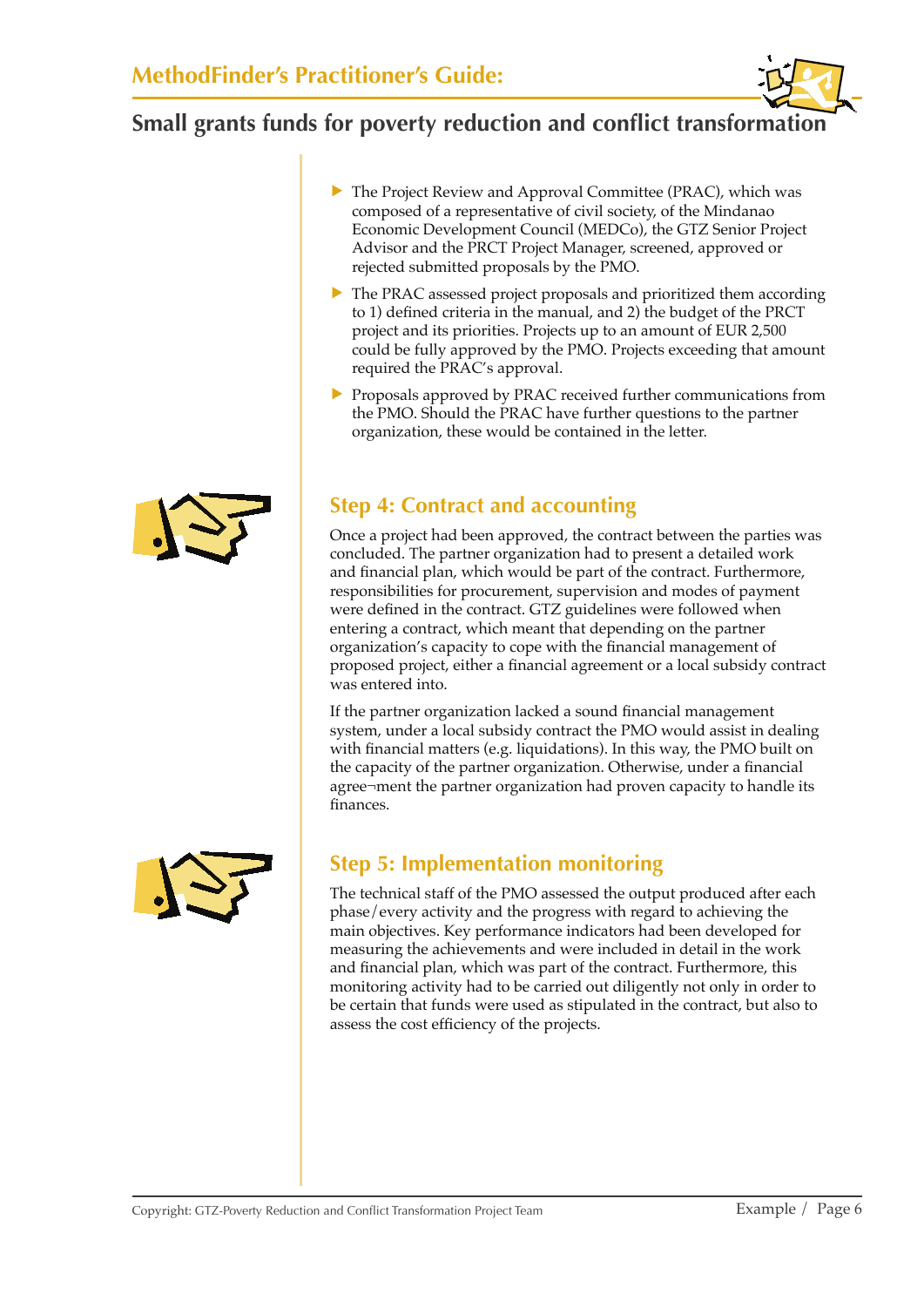



#### **Step 6: Post assessment and evaluation**

At least twice a year, a post assessment of completed projects was undertaken to determine which ones had been successful in achieving sustainable results, and what impact they had on the targeted beneficiaries and communities. This impact evaluation and the experiences made with each project were shared as part of a learning process including both the partner organizations and the target beneficiaries. The PMO organized a conference with all project stakeholders at least twice a year to provide for a networking platform.

In general, post evaluation was necessary to justify future decision making regarding the assessment of further proposals, and thus provided for more transparency.

#### **Overall Evaluation of Small Grant Fund for Peace Building and Conflict Transformation**

- ▶ The SGF successfully funded a wide range of projects addressing such diverse topics as advocacy for women role and perspective in the peace talks between the Philippine government and the MILF, grassroots ceasefire monitoring, microfinance fund for Bangsamoro women, livelihood assistance for rebel returnees, rehabilitation of war-affected communities through livelihood assistance, peace and development planning at the community level, promoting the Muslim-IP-Christian dialogue, engaging indigenous peoples in the peace process, Sports for Peace and Peace Zones (GTZ 2008).
- ▶ In general, the SGF allowed for greater ownership, as it encouraged local actors and communities to develop the initiatives according to their needs. Besides, these tailor-made initiatives were more likely to be sustained beyond the limited funding period. Even though it was clear that the SGF would be unable to significantly reduce poverty which would have been a very ambitious outcome, it still proved to be an acceptable approach to address conflict transformation, and access a highly volatile and conflict-prone environment like Mindanao.
- ▶ A project progress review conducted by GTZ in 2008 also revealed the downsides of the SGF. Although all steps were followed as described above, the concept and strategy of the SGF was not sufficiently elaborated at step one, and therefore lacked accuracy and precision. In consequence, the SGF flexibly supported a wide range of initiatives due to its very vague guidelines. In other words, the generated manual was adequate yet it needs to be revised considerably if it is to be used for future interventions. In addition, the conclusion was made that although the SGF intended to provide immediate and efficient assistance, its administrative procedures seemed to be rather time consuming in relation to the short term support it provided.